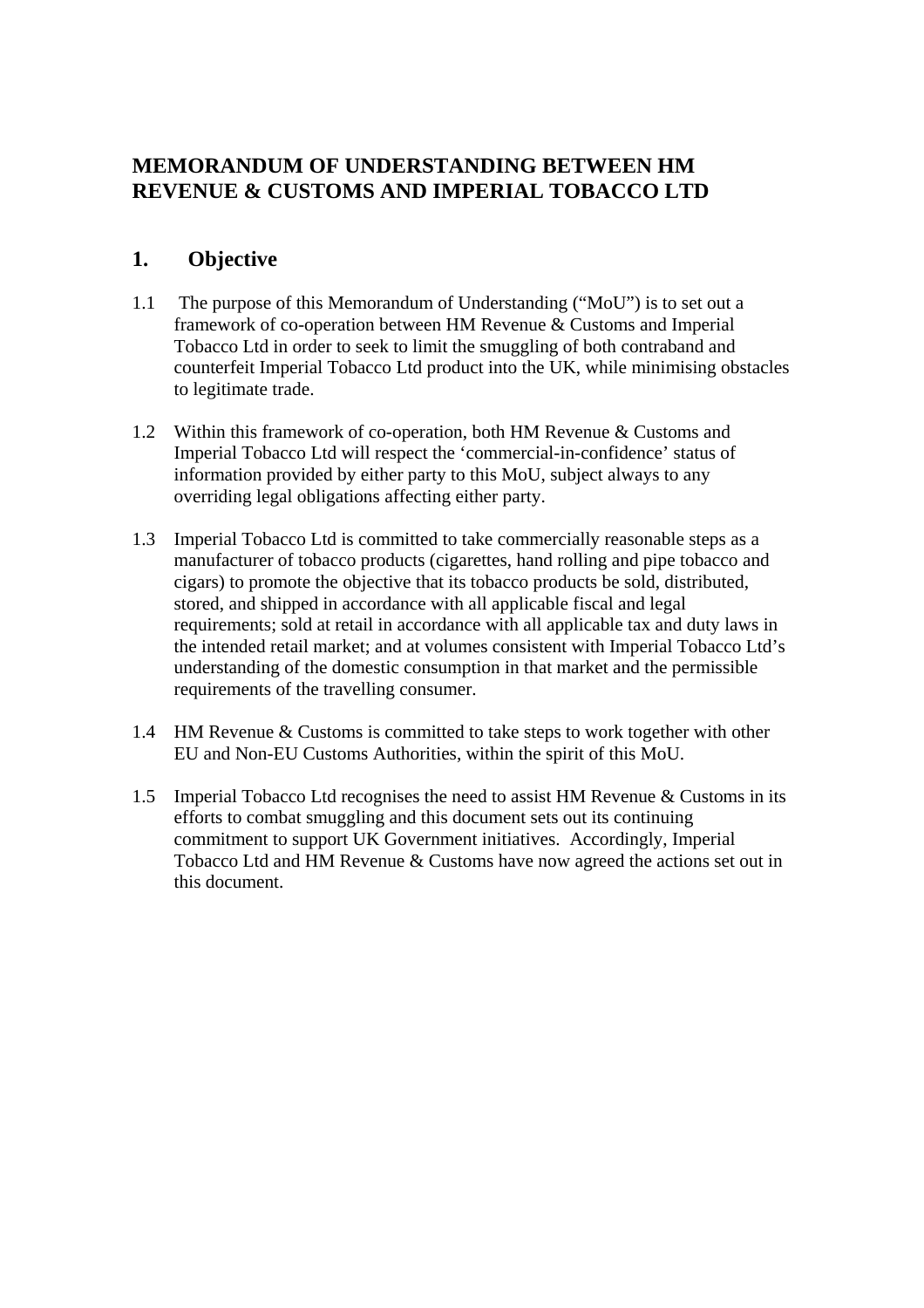# **2. Imperial Tobacco Ltd International Sales and Distribution of Tobacco Products:**

### **International Sales**

- 2.1 Imperial Tobacco Ltd will ensure that its products carry the health warning and other required markings of the destination market and are sold to approved customers in accordance with Imperial Tobacco Ltd's Tobacco Product Supply Policy (attached as Appendix 1) in such a mix of brands and in such quantities as are consistent with Imperial Tobacco Ltd's understanding of the domestic consumption in that market and the permissible requirements of the travelling consumer.
- 2.2 Imperial Tobacco Ltd will provide HM Revenue & Customs with source-market specific sales data on request for UK-Sensitive brands (defined as those brand variants which have a significant presence in the UK illicit market) and information about codings and other pack markings relating to such supplies, and will share with HM Revenue & Customs at least on an annual basis its understanding of domestic and legitimate cross-border consumption for each such tobacco product and brand in the intended destination market of its international sales.
- 2.3 Imperial Tobacco Ltd will keep under review its existing supply policy and procedures to ensure that controls, embedded in the Company's systems, remain appropriate and reflect best practice in this area.

### **International Markets**

- 2.4 Imperial Tobacco Ltd will consult with HM Revenue & Customs to identify and analyse smuggling risks before entering UK-Sensitive brands into new markets or, in respect of UK-Sensitive brands in existing markets, significantly increasing volumes sold or selling to new market distributors.
- 2.5 Imperial Tobacco Ltd will facilitate visits by HM Revenue & Customs, if required, to its international markets where UK-Sensitive brands are sold, in order to assist HM Revenue & Customs develop a better knowledge and understanding of these overseas markets.

### **International Distribution**

- 2.6 Where HM Revenue & Customs have concerns about Imperial Tobacco Ltd brands entering the UK from a specific market, Imperial Tobacco Ltd will provide, on request, source-market specific data relating to current approved market distributors, proposed new market distributors and any discontinued market distributors for those brands.
- 2.7 Imperial Tobacco Ltd will make all reasonable efforts to ensure that all its customers are similarly committed, through adoption of Imperial Tobacco Ltd's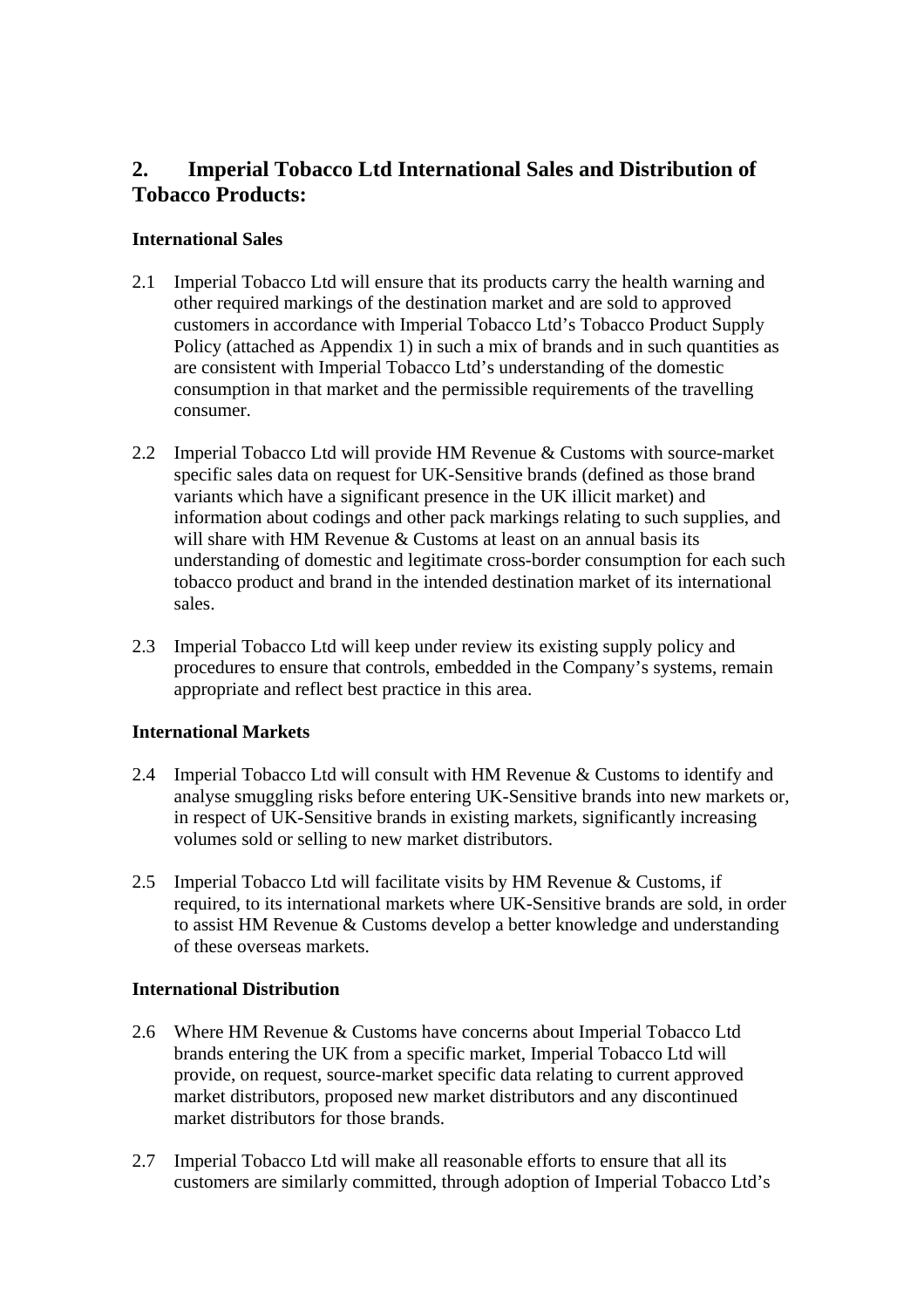Tobacco Product Supply Policy, to taking action to prevent product being diverted by smugglers.

- 2.8 Imperial Tobacco Ltd will, where there is a reasonable prospect of success, take action against suspected trademark infringements under Article 5 of Council Directive 89/104/EEC. Where HM Revenue and Customs receives a request for assistance with such action from Imperial Tobacco Ltd, HM Revenue and Customs will provide all reasonable assistance.
- 2.9 Imperial Tobacco Ltd will support all reasonable ways in which the industry, and Imperial Tobacco Ltd in particular, can join with HM Revenue & Customs to maximise supply chain controls, disincentives and sanctions against those retailing EU duty paid tobacco products in quantities that are not consistent with Imperial Tobacco Ltd's understanding of the domestic consumption in that market or the permissible requirements of the travelling consumer.

# **3. Anti-Smuggling Measures**

## **General Assistance**

- 3.1 In order to address the smuggling of both contraband and counterfeit product, Imperial Tobacco Ltd will provide reasonable assistance to HM Revenue & Customs in its efforts to identify all smuggled product, and track down the smugglers with the overall objective of reducing further or eliminating this unlawful trade.
- 3.2 Imperial Tobacco Ltd will advise HM Revenue & Customs of all suspected sources of counterfeit product (including manufacturing sites and supply chains) wherever it may occur, that may be destined for or seized in the UK, based on specific intelligence and trend analysis.
- 3.3 Where Imperial Tobacco Ltd gathers data in the course of investigations into specific smuggling operations, this shall be shared with HM Revenue & Customs at the earliest opportunity, to ensure that HM Revenue & Customs have the greatest chance of successfully progressing the investigation and securing successful prosecutions.

## **Technology**

3.4 Imperial Tobacco Ltd will actively contribute to the Technology Joint Working Group (comprising representatives of HM Revenue & Customs; those manufacturers party to MOUs; and the Tobacco Manufacturers Association) to identify and assess technologies that would enable HM Revenue & Customs to detect material quantities of genuine tobacco products either smuggled into or being transported within the UK, and advise on how and when any new technology should be implemented.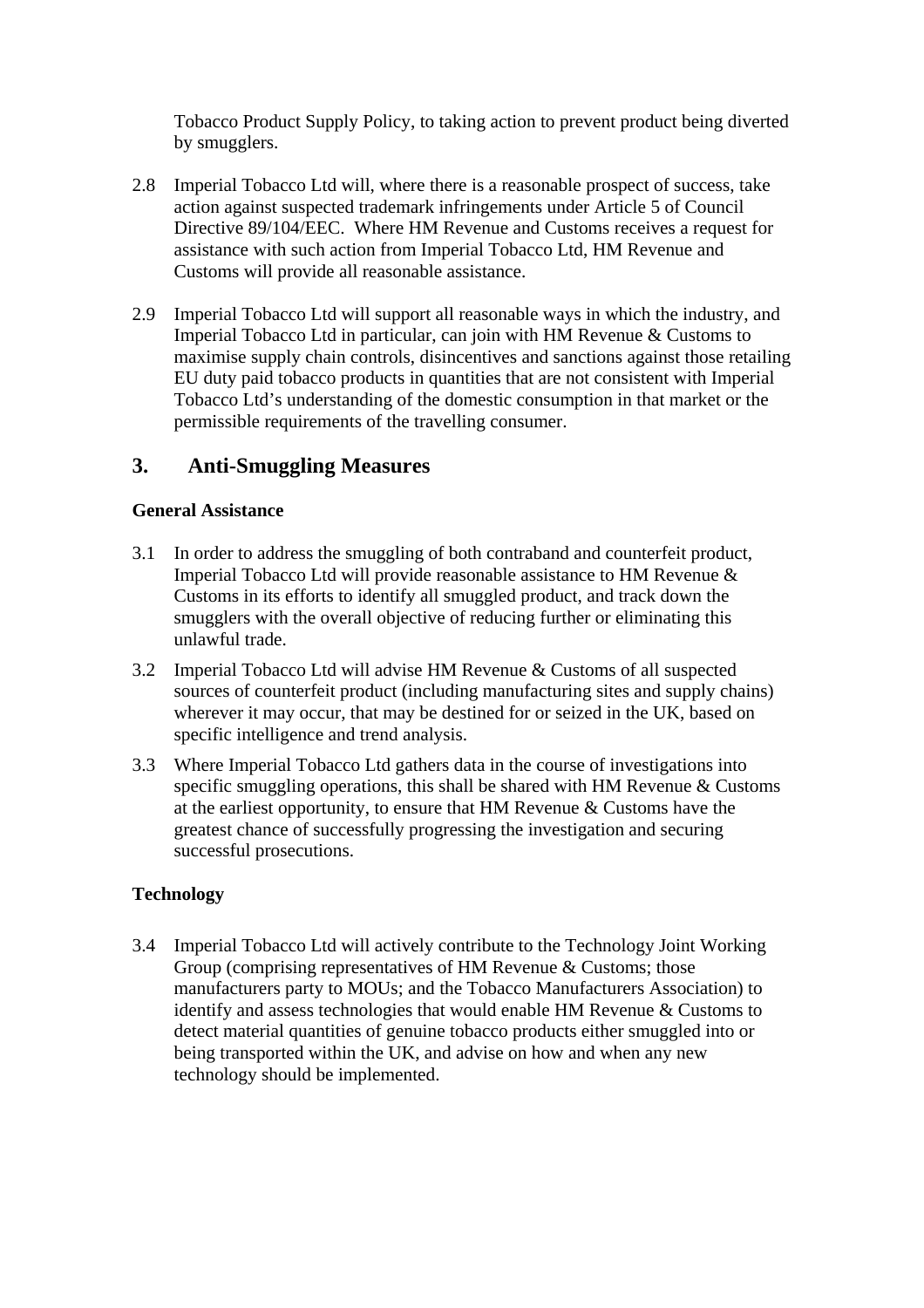## **4. Seizures**

4.1 For material seizures of tobacco products bearing Imperial Tobacco Ltd Trademarks by HM Revenue & Customs or other Customs Authorities, in circumstances where it is identified as destined to be smuggled into the UK without payment of UK duty, Imperial Tobacco Ltd and HM Revenue & Customs will apply the procedures set out in this Clause. Seizures will be considered material if they are of at least 100,000 cigarettes or 50 kg of hand-rolling tobacco.

#### 4.2 HM Revenue & Customs will:

4.2.1 notify Imperial Tobacco Ltd within 15 UK working days of any material seizures it may make of tobacco products bearing Imperial Tobacco Ltd trademarks (including the date, location, size and brand composition thereof) that have or may have been smuggled into the UK market for resale.

4.2.2 allow Imperial Tobacco Ltd access to inspect the seized product within 15 UK working days of notification of seizure, and to select random samples of the seized product for examination. HM Revenue & Customs may also select samples which Imperial Tobacco Ltd must examine for tracking and tracing. Where the seizure has been made by another Customs Authority, HM Revenue & Customs will use best endeavours to secure the same facilities.

4.2.3 after inspection and sampling (for tracking and tracing and evidential purposes) has taken place destroy all seized tobacco products. Where the seizure has been made by another Customs Authority, HM Revenue & Customs will use best endeavours to ensure that seized products are similarly destroyed and not placed onto the market.

4.3 Imperial Tobacco Ltd will provide HM Revenue & Customs with accurate and comprehensive responses to tracking and tracing requests and provide within 20 working days following the receipt of samples of these packs a written response stating whether the seized tobacco products are genuine or counterfeit. In the case of genuine Imperial Tobacco Ltd tobacco products the following information will be provided:

(i) the place of manufacture of the seized product;

(ii) the date of manufacture of the seized product;

(iii) the country of intended destination for the seized product;

(iv) any intervening warehousing and shipping used by Imperial Tobacco Ltd when exporting the seized tobacco product from their country of manufacture to their intended destination country;

(v) the identity of the First Purchaser outside of the company, of the seized product, and related payment records. Where regular seizures are made where it is not possible to identify the First Purchaser outside of the company, Imperial Tobacco Ltd and HM Revenue & Customs will jointly identify alternative measures in order to identify the point of supply chain weakness;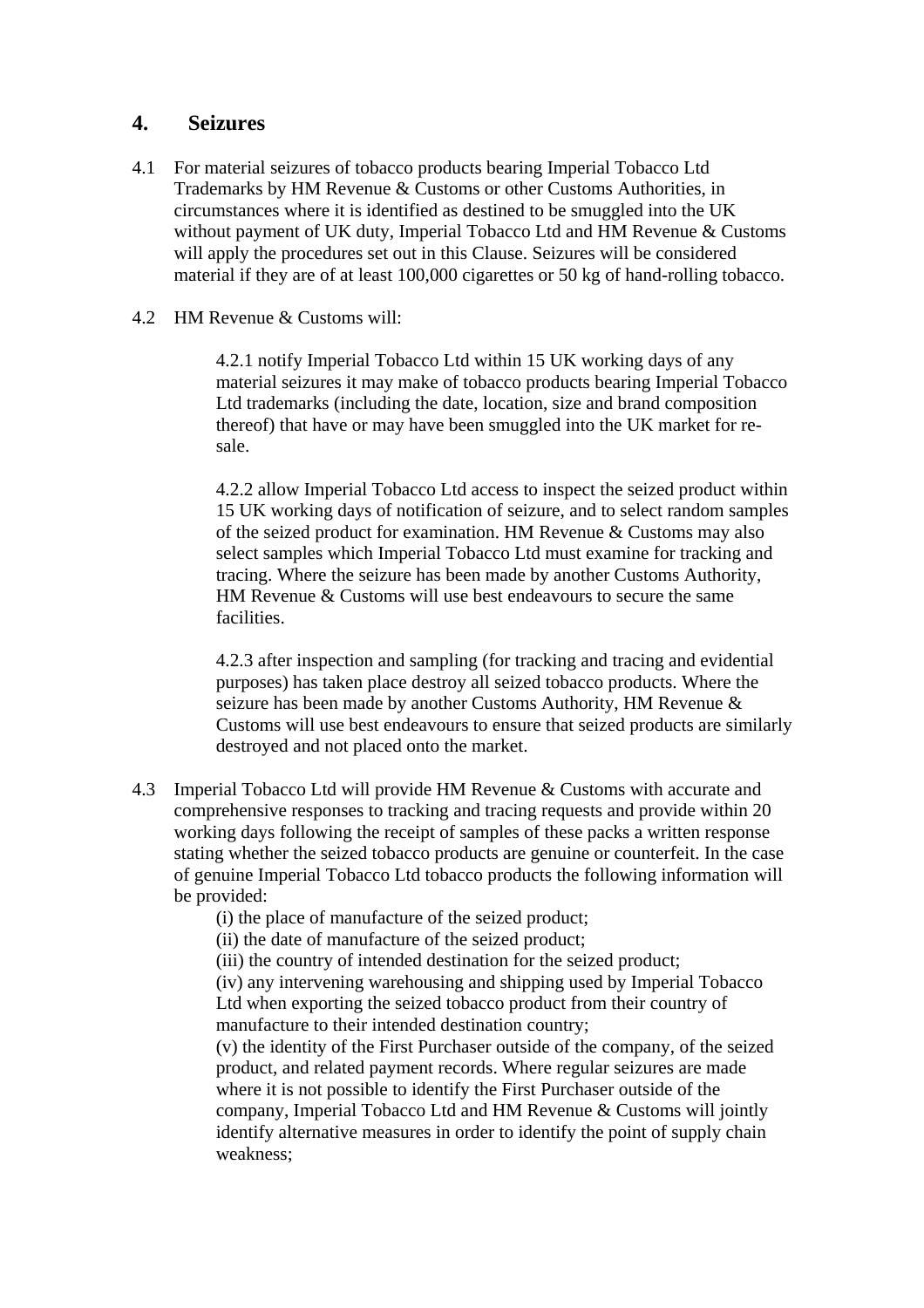(vi) the identity of any known Subsequent Purchaser of the seized product; and

- (vii) information about codings and other pack markings.
- 4.4 HM Revenue & Customs will make Imperial Tobacco Ltd aware of any concerns about specific traders**,** or destination markets from which significant volumes of manufactured tobacco products are seized being smuggled into the UK. 'Significant' in this sense may refer, amongst other things, either to the volume of seizures or the proportion of seized product in relation to the total volume supplied to a particular market.
- 4.5 Imperial Tobacco Ltd will consider with HM Revenue & Customs the appropriate actions to be taken if significant volumes of Imperial Tobacco Ltd tobacco products for any market, are smuggled into the UK.
- 4.6 If the evidence indicates that product has been smuggled, or (if seized prior to entry into the UK) was intended to be smuggled, into the UK in commercial quantities for re-sale and Imperial Tobacco Ltd concludes that the first customer cannot demonstrate sufficient effective control of its products to prevent repetition, then Imperial Tobacco Ltd will take steps to restrict supply including if necessary delisting and refusing further supplies to that customer.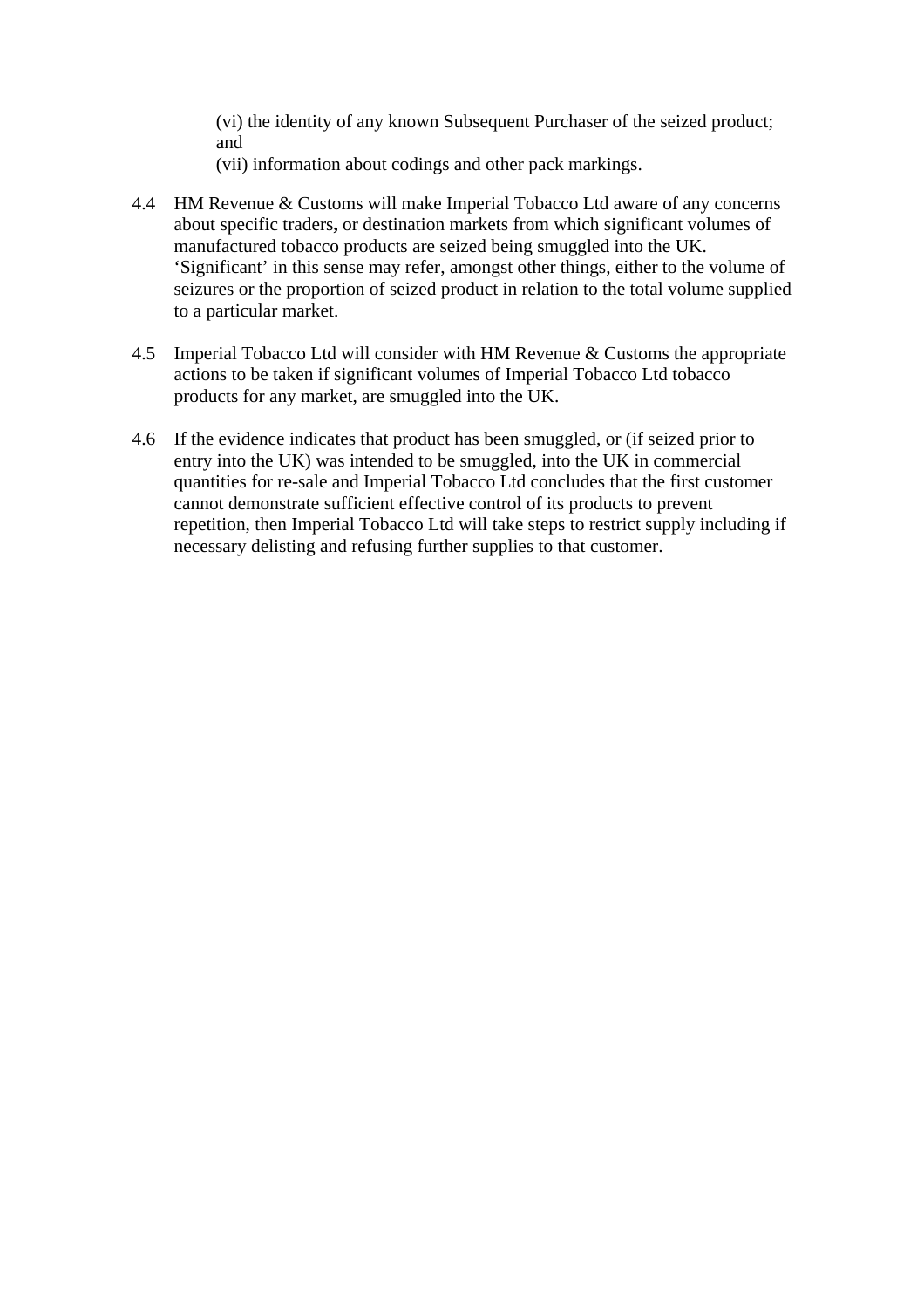# **5 Counterfeit Product**

### **Manufacture and Supply of Counterfeit Tobacco Products**

- 5.1 Imperial Tobacco Ltd will:
	- 5.1.1 Establish effective internal controls needed to ensure that none of its materials and equipment, used in the manufacturing of tobacco products, are sold or diverted to manufacturers of illicit tobacco product.
	- 5.1.2 Report any significant losses of machinery and materials to HM Revenue & Customs. Machinery and materials include as a minimum:
		- (i) Cigarette production machinery
		- (ii) Cigarette and HRT packing machinery
		- (iii) Cigarette paper
		- (iv) Tipping paper
		- (v) Filter tips
		- (vi) Packaging
		- (vii) Raw and processed tobacco product
- 5.2 Where HM Revenue & Customs identifies a UK counterfeit production facility manufacturing counterfeit Imperial Tobacco Ltd product it will allow, within 10 UK working days of its closure by HM Revenue & Customs, Imperial Tobacco Ltd access to inspect the facility (including all machinery and materials therein), operational requirements permitting. Where a counterfeit production facility manufacturing counterfeit Imperial Tobacco Ltd product is identified overseas, HM Revenue & Customs will wherever possible secure access for Imperial Tobacco Ltd.
- 5.3 Following inspection of a counterfeit production facility, Imperial Tobacco Ltd will provide HM Revenue & Customs within 20 working days a written report providing its assessment of the source of any machinery and materials identified and the potential production capacity of the facility.

### **Smuggling of Counterfeit Tobacco Products**

- 5.4 Imperial Tobacco Ltd will advise HM Revenue & Customs based on specific intelligence and trend analysis of how, and from where, counterfeit products are being supplied into the European Union and other markets, on the assumption that those products may be diverted from those markets to the UK.
- 5.5 If Imperial Tobacco Ltd suspects that goods within Europe may infringe its intellectual property rights (IPR), it shall apply to the relevant customs authorities for action to be taken pursuant to Article 5 of Council Regulation 1383/2003.
- 5.6 HM Revenue & Customs will work and share information with Imperial Tobacco Ltd (subject to the provisions of the Revenue and Customs Act 2005, Section 18) to identify, trace, deter and prevent trade in counterfeit product and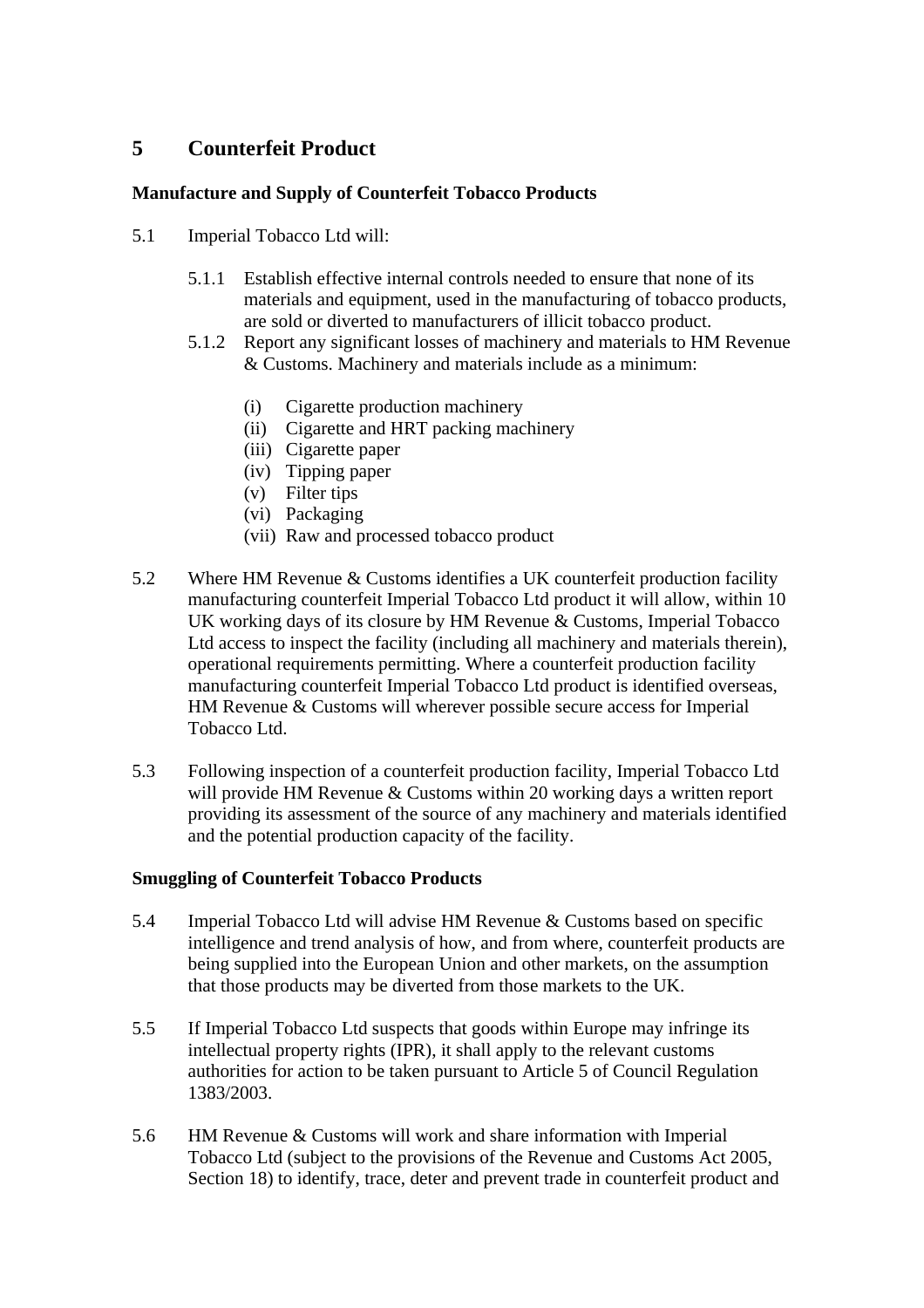where appropriate, provide information, advice and support to assist Imperial Tobacco Ltd's investigations into the up-stream activity of the counterfeit trade.

5.7 Further to the procedures agreed under Sections 4.2 and 4.3, in the case of seizures of counterfeit versions of their tobacco products Imperial Tobacco Ltd will provide the following information wherever possible:

(i) the type of machinery used to manufacture the seized product (with details of any distinguishing characteristics such as markings) (ii) information about codings and other pack markings; (iii) information about the paper, tips, packaging and tobacco used in the manufacture of the seized product; (iv) the place of manufacture of the seized product; (v) a description of the variant of the counterfeit Imperial Tobacco Ltd seized tobacco product and links to any previous seizures

5.8 Imperial Tobacco Ltd will provide all reasonable assistance to HM Revenue & Customs concerning Imperial Tobacco Ltd brands, to identify any suspected counterfeit tobacco products of which the identity of the manufacturer is not easily recognisable.

### **Sale of Counterfeit Tobacco Products**

- 5.9 Imperial Tobacco Ltd will advise HM Revenue & Customs of all complaints received concerning counterfeit tobacco products purchased at UK retail outlets, as well as any additional relevant information that may assist with enquiries.
- 5.10 In respect of the UK retail trade Imperial Tobacco Ltd will continue to support HM Revenue & Customs in raising the awareness of the growth in smuggled counterfeit cigarettes and provide publicity material to this effect to the UK retail trade.
- 5.11 In order to assist HM Revenue & Customs to differentiate between counterfeit and genuine Imperial Tobacco Ltd tobacco products and to prevent sale of counterfeit tobacco products in the UK retail sector, Imperial Tobacco Ltd will actively contribute to the Anti-Counterfeit Joint Working Group (comprising representatives of HM Revenue & Customs; those manufacturers party to MOUs; and the Tobacco Manufacturers Association), to identify and advise on technologically and commercially viable options for the secure covert marking of tobacco products intended for sale in the UK.